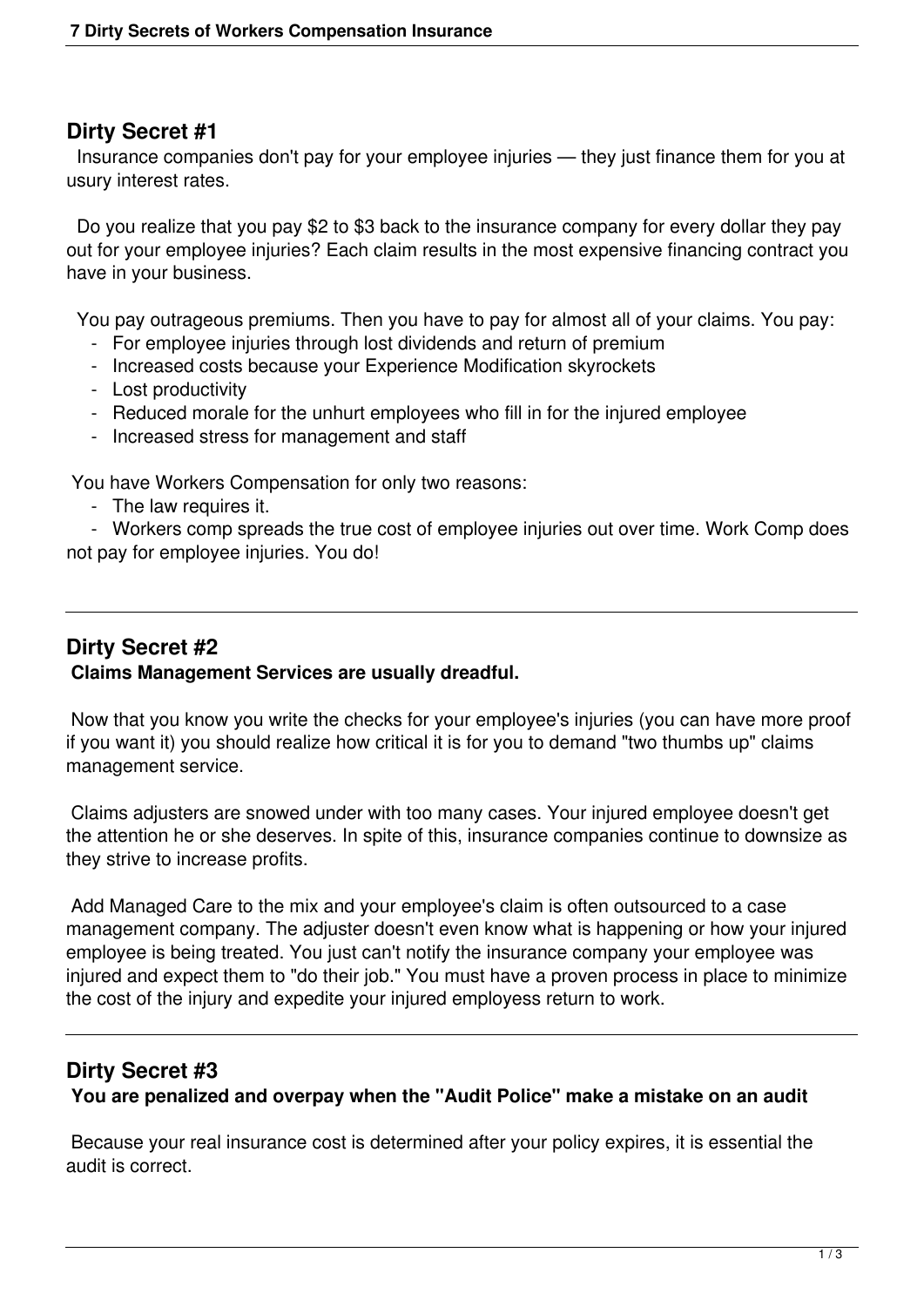You're at a disadvantage from the start. The insurance company auditor knows the rules, you don't. The auditor is not compelled by law to explain the rules, especially if applying a rule that would cause you to pay a lower premium.

Here's how the auditor works against you:

- Your entire payroll is put into the highest classification

 - Then, the "standard class exceptions" are put into the correct cost classification. When someone is not properly moved to the lower cost classification, you pay at the highest rate.

 Misclassifications are common and the system is designed for you to pay for all mistakes. There are many other errors or omissions that are made in addition to misclassifications. Of course not. Then, why allow an insurance company auditor to conduct an audit without an expert at your side? A workers comp audit may actually cost you more money than an IRS audit. A workers comp audit is every year. You may go years without an IRS audit.

#### **Dirty Secret #4 Experience modification factors are often wrong or mismanaged**

 Most insurance buyers accept on "good faith" that their experience modification factor is correct. Why? You need to know, because most of the time it may be wrong and the insurance company benefits. Even correct, these are simple strategies to lower it. Do you know these strategies?

- Your entire payroll is put into the highest classification

# **Dirty Secret #5**

#### **Your dividend may not be what it appears to be.**

 Did you just buy your workers comp based on that fancy proposal your agent presented or did you really read the contract that states the terms of your program? If you don't understand the contract, you're in for a big surprise that could cost you thousands.

# **Dirty Secret #6**

#### **Your money will fly away unless your contractors insurance agent pays closer attention to your Workers Comp than any other insurance buy.**

 Here's what your agent must do to insure you have the best value for your workers comp insurance:

- Claims need to be monitored
- Premium audits must be managed and verified
- Experience modifications must be double checked for accuracy
- Contract must be analyzed
- Sub-contractor's insurance must be controlled